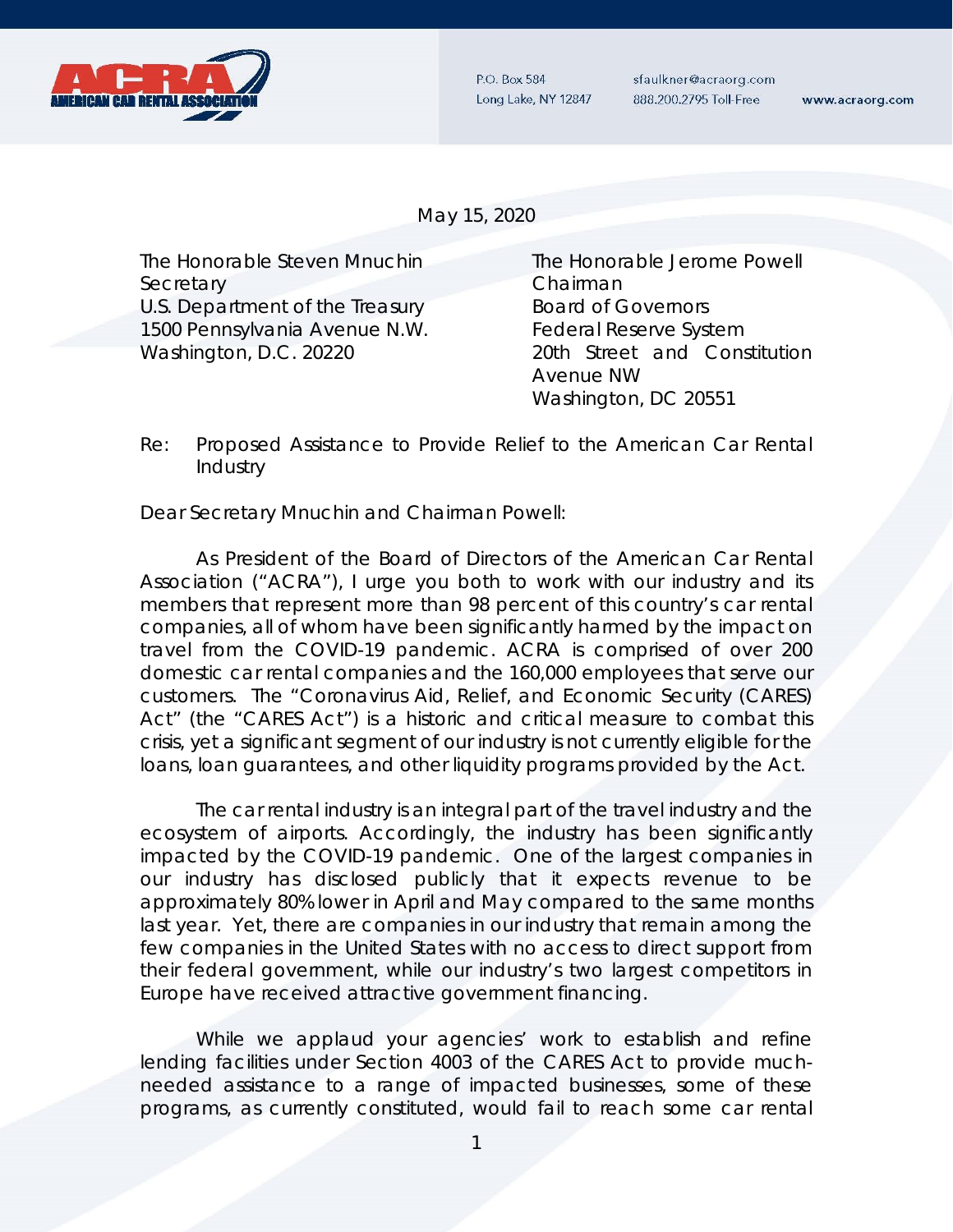P.O. Box 584 Long Lake, NY 12847 sfaulkner@acraorg.com 888.200.2795 Toll-Free

www.acraorg.com



companies and their employees with the support they greatly need. We therefore write to urge you to initiate and support several key program changes that are needed to ensure that all car rental companies have appropriate access to financial assistance options under Section 4003 of the CARES Act.

While the Main Street Lending program could be of significant interest to many of our members, a significant portion of ACRA's members do not qualify based on the employee or revenue eligibility requirements. We encourage you to revise the terms of all three Main Street facilities to allow businesses with 40,000 or fewer employees, or 2019 annual revenue of \$15 billion or less, to qualify. We also encourage you to increase the maximum loan size under the New Loan and Priority Loan Facilities to \$50 million, and under the Expanded Loan Facility to \$400 million, which together would help to ensure that more operators in the car rental industry can obtain the critical financing they need. Absent these modifications to the current eligibility requirements, our industry's ability to weather the financial crisis resulting from the COVID-19 pandemic will be seriously challenged.

Other aspects of the Expanded Loan Facility are also in need of clarification. For example, for our industry, the definition of debt, as used in the section "Eligible Loans," must exclude vehicle-backed indebtedness under standard industry securitization and other structures, as well as undrawn revolving credit facilities, given the industry's significant capital needs. Our industry also would benefit from including the refinancing provisions of the Priority Loan Facility in the Expanded Loan Facility.

In addition, those of our members with asset-backed security (ABS) programs could also benefit from access to the Term Asset-backed Liquidity Facility (TALF), except that, under the TALF's current terms, eligible collateral does not clearly include ABS backed by rental vehicle fleet leases and other related assets. We encourage you to amend the enumerated list of underlying credit exposures in the TALF term sheet to expressly include rental vehicle fleet leases and other related assets, including those for which the lessees are affiliated car rental companies. In addition, we urge you extend the Program Termination Date to at least March 31, 2021 and to include, as Eligible Collateral, ABS that have a credit rating that is investment-grade, but is not necessarily in the highest investment-grade rating category. Those of our members that finance their rental car fleets